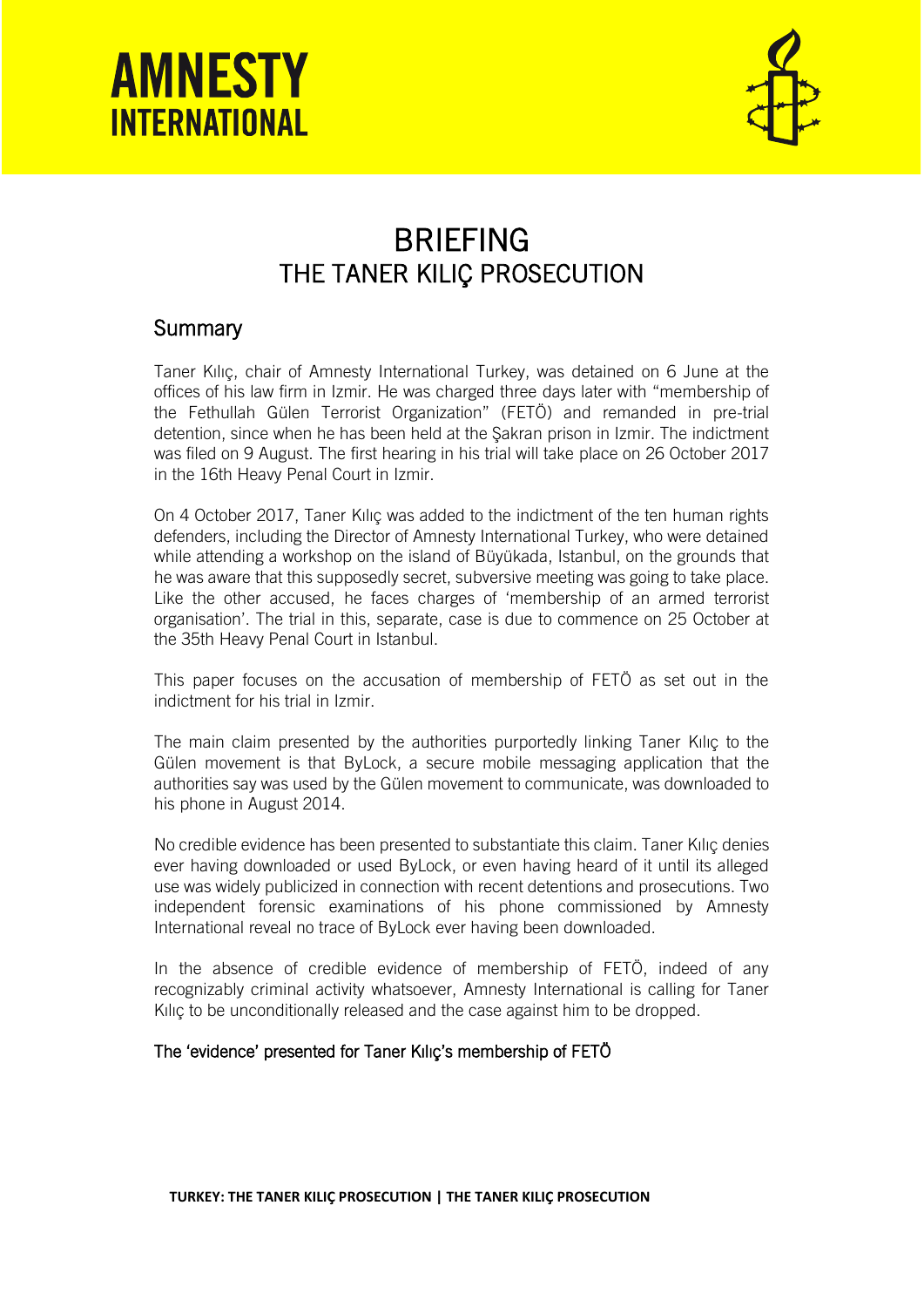



### 1. The opening of an account with Bank Asya

Other than the ByLock allegation, the only other concrete accusation in the indictment is that he operated an account with Bank Asya contrary his personal financial interests, implying that he put money into the account to support the Gülen-linked bank, and that this, in turn, evidences membership of the organisation.

Taner Kılıç did, indeed, like hundreds of thousands of others in Turkey, have an account in Bank Asya. He used the account to make direct debit payments to the school his daughter attended.

It is clearly impossible to infer membership of an organisation, let alone sympathy for its purported criminal aims, from the opening of an account in a bank linked to that organisation.

### 2. The downloading of ByLock on his mobile phone

The primary allegation against Taner Kılıç is that he downloaded and used the secure communications application ByLock.

According to the indictment, ByLock was downloaded onto Taner Kılıç's phone on 27 August 2014 and subsequently used on multiple occasions. However, no evidence has been submitted to support this claim. The source for this claim is described simply as "new ByLock records in the file".

### A. No evidence that ByLock was on Taner Kılıç's phone

The Turkish authorities took Taner Kılıç's phone and sim card and were able to make a complete copy of the information stored on them. However, they have presented no forensic report, or any other evidence, showing the downloading or use of ByLock on his phone based on this information.

Amnesty International commissioned two reports on Taner Kılıç's phone, one from a Turkish independent expert witness and another by a respected international technology company, SecureWorks. Both concluded that there was no trace of ByLock on Taner Kılıç's phone. (See separate reports).

### B. No evidence of communications via ByLock from Taner Kılıç's phone

The indictment alleges that communications were sent from Taner Kılıç's phone via ByLock, but provides no evidence to support this claim. The indictment claims that the Prosecutor's Office has requested the content of the communications of 3,919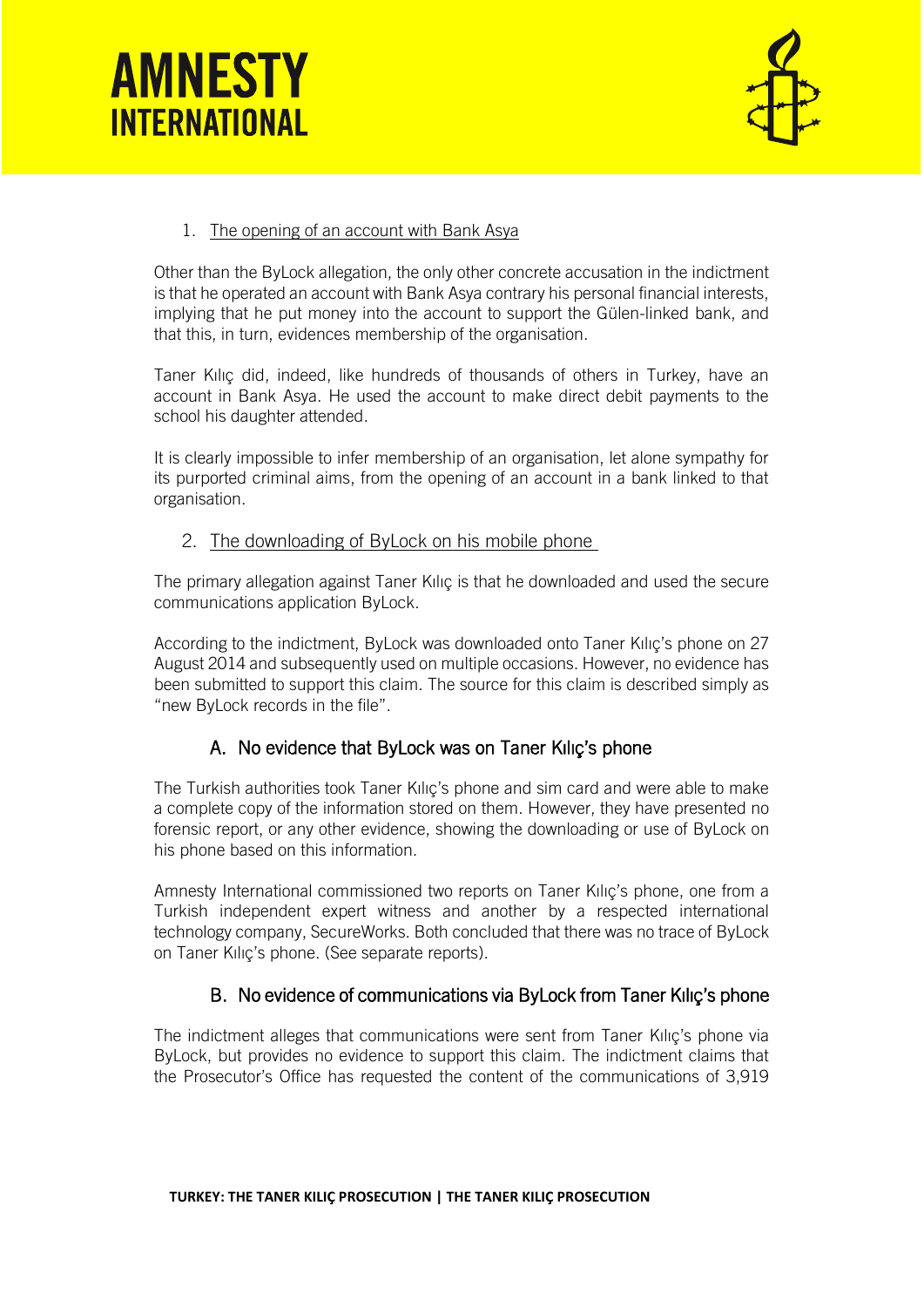

ByLock users, presumably including those attributed to Taner Kılıç, but that these have not yet been received.

The authorities have included the traffic history data for Taner Kılıç's phone in file. This data does not include any communication with the ByLock server or any other substantiation of the ByLock allegation.

### C. Information stored on ByLock's server does not enable the identification of individual users.

The Turkish authorities claim to have access to ByLock's server. They may be basing their allegation that Taner Kılıç downloaded the application on records found on the server. However, the ability to identify individual users based on records in ByLock's server is highly questionable.

Fox IT, a leading cyber security company, has produced an "Expert Witness Report on ByLock Evidence" that casts serious doubts about many of the authorities' claims about ByLock,<sup>1</sup> including the ability to identify individual phones to information contained on ByLock's server. According to the report, the server only identifies users by, and stores information relating to, IP addresses, not the IMEI number of the individual phone or the IMSI number of a specific sim card. However, even if the Turkish authorities do indeed have access to all the Turkish IP addresses that communicated with the ByLock server, this will not enable them to identify an individual user – or an individual phone – as there may be hundreds of phones that use the same IP address at any given time. $2^2$ 

### Additional information on ByLock

 $\overline{a}$ 

ByLock is a relatively unknown smartphone messaging app. The application uses a standard approach to encryption in order to protect the content of messages. A senior Turkish official said Turkish intelligence cracked the app's encryption earlier this year and was able to use it to trace tens of thousands of users but it remains unclear whether the authorities have been able to decrypt the actual content of messages or have access solely to the metadata of messages (i.e. the data identifying the sender and receiver and time and date of a message, but not its content).

### **TURKEY: THE TANER KILIÇ PROSECUTION | THE TANER KILIÇ PROSECUTION**

<sup>1</sup> Published 13 September 2017, available at: [https://blog.fox-it.com/2017/09/13/fox-it-debunks-report-on-ByLock-app](https://blog.fox-it.com/2017/09/13/fox-it-debunks-report-on-bylock-app-that-landed-75000-people-in-jail-in-turkey/)[that-landed-75000-people-in-jail-in-turkey/](https://blog.fox-it.com/2017/09/13/fox-it-debunks-report-on-bylock-app-that-landed-75000-people-in-jail-in-turkey/)

 $2$  Europol has confirmed that several thousand users can share the same IP address. See [https://www.europol.europa.eu/newsroom/news/closing-online-crime-attribution-gap-european-law-enforcement](https://www.europol.europa.eu/newsroom/news/closing-online-crime-attribution-gap-european-law-enforcement-tackles-carrier-grade-nat-cgn)[tackles-carrier-grade-nat-cgn](https://www.europol.europa.eu/newsroom/news/closing-online-crime-attribution-gap-european-law-enforcement-tackles-carrier-grade-nat-cgn)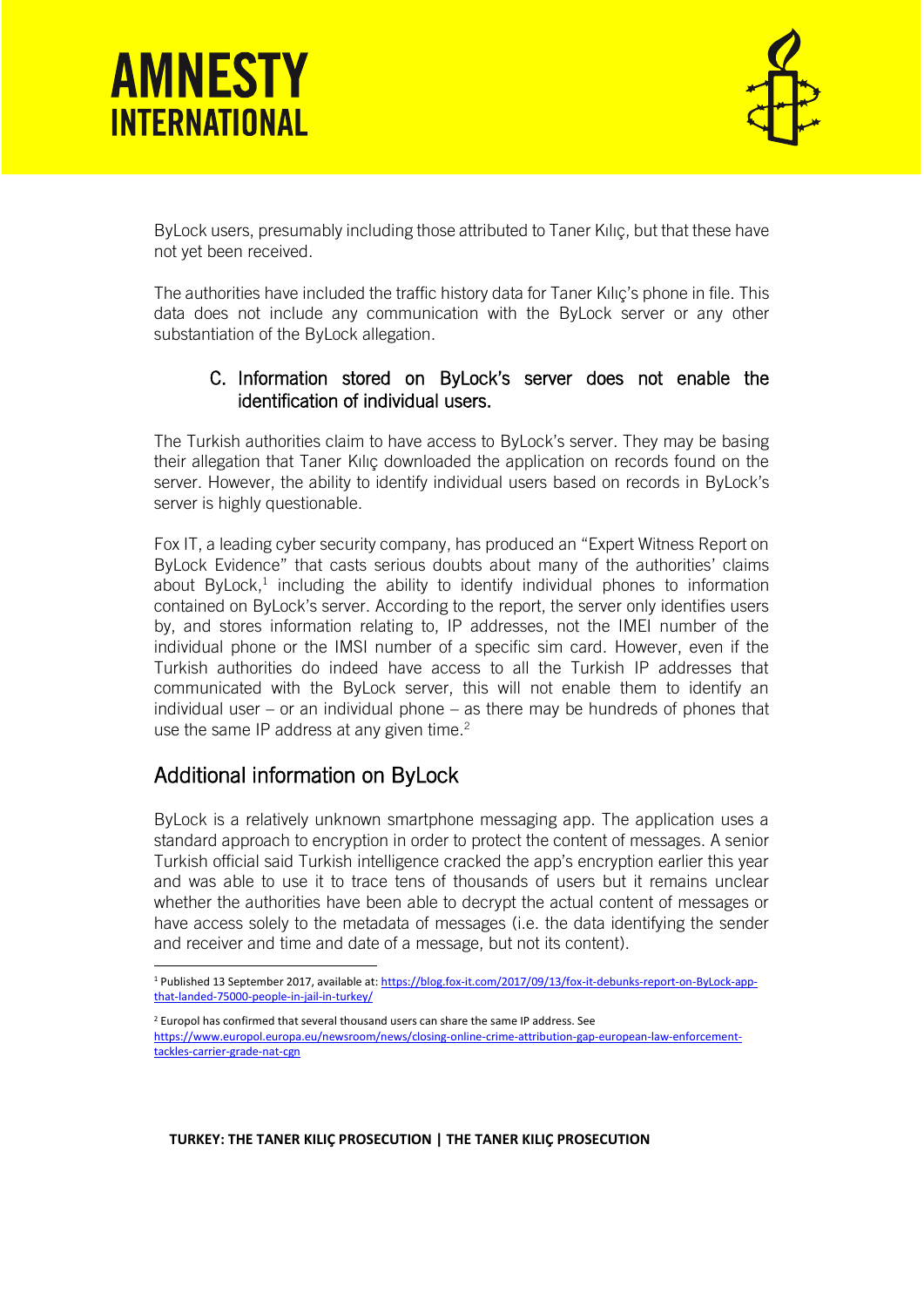

Even if the allegation of downloading and using ByLock were true, this does not in itself represent evidence of a crime. ByLock was a freely available application, downloaded across the world.

### Excerpts from the indictment $3$

### Regarding ByLock:

"The first evidence against the defendant is that he has been using the ByLock application, the secret communication tool of the group; according to the new ByLock records in the file the defendant downloaded the application on his mobile phone with the mobile no 0532 681 68 18 and the IMEI number 35362705592974 on 27/08/2014, the defendant contacted other members of the group using this application; regarding the examination of the records, the Prosecutor's Office has sent the ByLock contents for 3,919 defendants, but other contents have not yet been sent, the ByLock text content for the defendant has not been included in the file as they have not yet been sent, but the defendant sincerely admitted that the mobile number belongs to him".

### Regarding the account with Bank Asya

"It has been understood that the evidence against the defendant is not only the ByLock application; according to the report prepared by the financial expert examining his Bank Asya accounts, which were closed down due to the links with FETÖ/PDY, it is not normal for the defendant having a loan in Kuveyt Türk Katılım Bank during the period when his participation account was open in Bank Asya; the returns on his participation account was lower than the interest and commission rates on his loan; considering this economic reality, it is against the financial, commercial and technical nature of things that he has an active loan in Kuveyt Türk Katılım bank limited company while having a participation account in Bank Asya, thus the defendant has been acting against his own financial interests

### $[...]$

Considering the report produced by the financial expert, the fact that he acted beyond his financial interests is one of the things indicating criminal intent."

1 <sup>3</sup> Translations by Amnesty International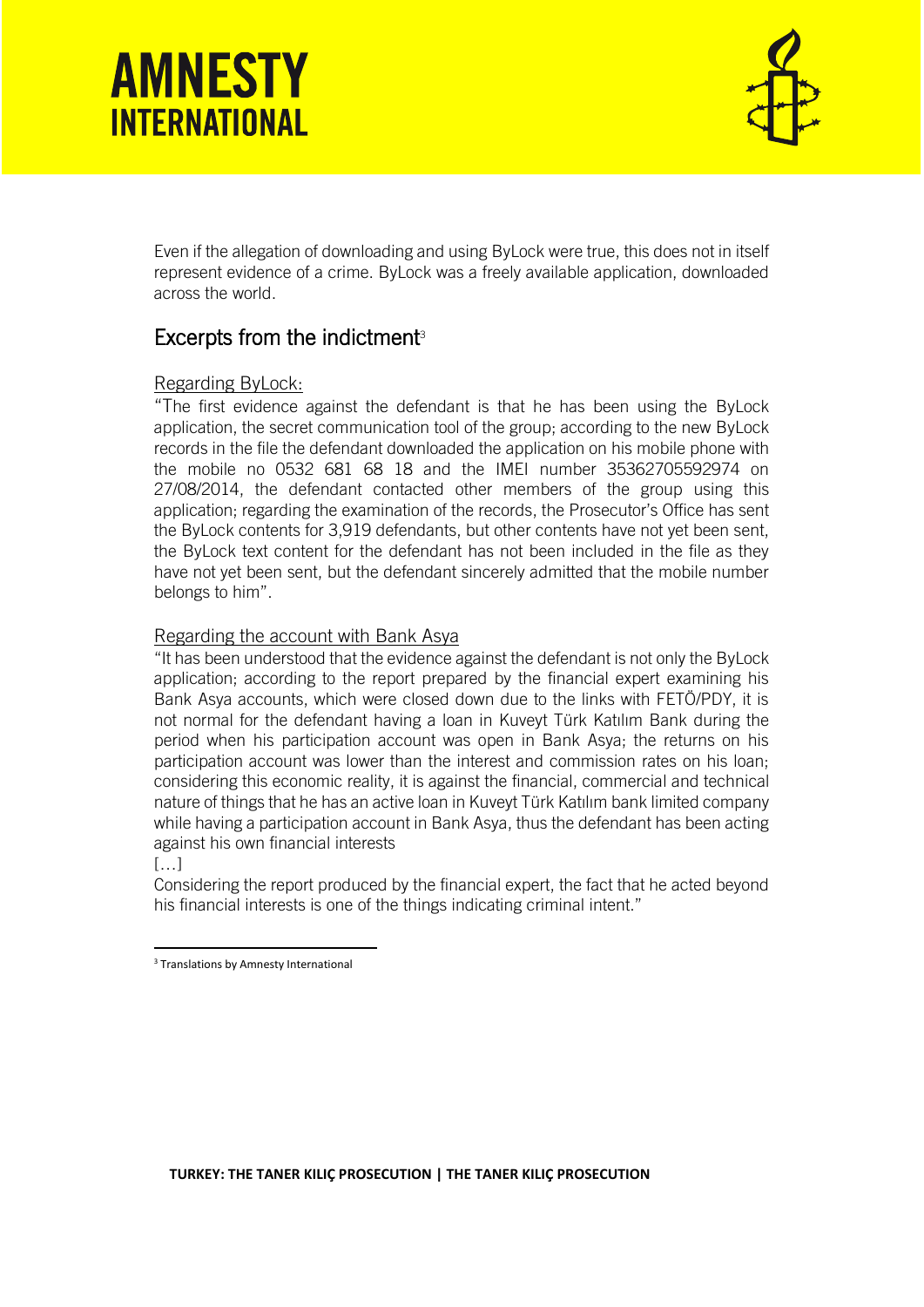

### APPENDIX 1

PLEASE NOTE: This this is not an official translation, but one commissioned by Amnesty International. Contact us if you would like a copy in the original Turkish. Private information has been redacted.

R.T

İZMİR

OFFICE OF THE CHIEF PUBLIC PROSECUTOR

TERROR AND ORGANIZED CRIMES BUREAU

Preliminary No: 2017/61942

Merits No: 2017/29170

Indictment No : 2017/4365

INDICTMENT

TO THE İZMİR ( ) HEAVY PENAL COURT

PLAINTIFF: K.H.

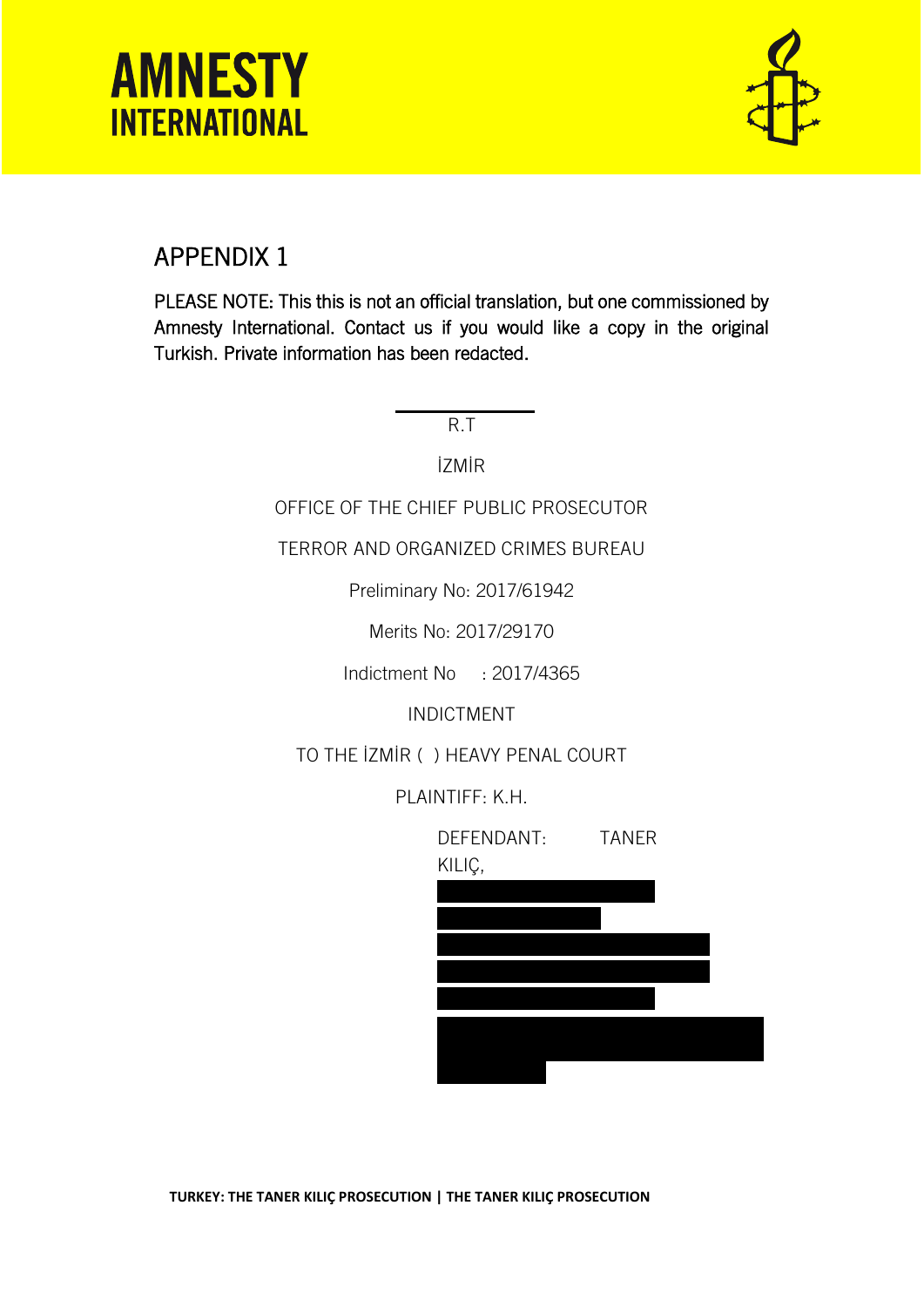

### SOLICITORS :



OFFENCE: Membership of an armed terrorist organisation

DATE AND PLACE OF OFFENCE : 06/06/2017 İZMİR

DATE OF DETENTION: 06/06/2017 - 09/06/2017 (3 days)

DATE OF ARREST: 09/06/2017 (with the arrest warrant of İzmir 3. Criminal Court of Peace dated 09/06/2017 and with No. 2017/483)

RELATED ARTICLE: Turkish Penal Code 314/2, Anti-Terror Law 5/1, TPC 58/9, TPC 53,54,63/1 on the basis of Anti Terror Law Article 7 which regulates membership of a terrorist organisation.

EVIDENCE: Statement of defendant, new bylock records (showing that he is a user), Interrogation records and Arrest warrant, Charity Commission Provincial Directorate records, HTS records, Arrest and Search Warrants, Seizure and Detention forms, Financial Audit report, Bylock Technical Report, Criminal Court of Peace decisions, petitions by the defendant and his solicitors, and case file.

PRELIMINARY DOCUMENTS WERE INVESTIGATED

It is understood that the defendant Taner KILIÇ has been working as a solicitor, he is a member of FETÖ/PDY armed terrorist organisation, he has downloaded and used the bylock application -the organisation's secret communication tool-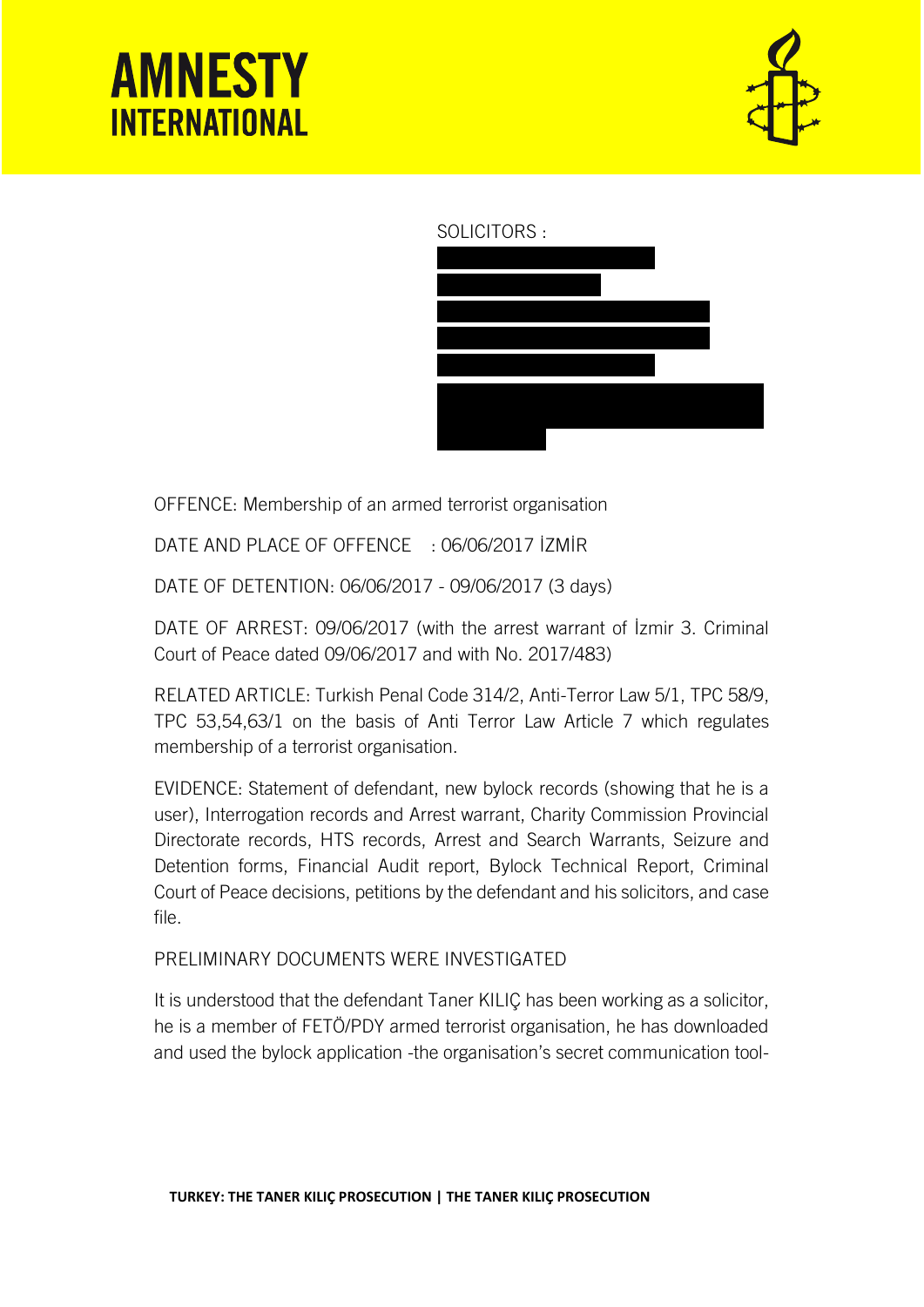

on his mobile phone, he acted against the financial, commercial and technical nature of things as the examination of his financial accounts shows which will be described below, and that the defendant has been part of this structure.

To describe the terrorist organisation that the defendant is part of, the organisation was founded by the defendant Fethullah GÜLEN;

Fethullah GÜLEN, the Founder and the pseudo leader of the organisation, son of Ramiz and Rabia, born on 27.04.1941, registered in Erzurum-Pasinler-Korucuk village, has been working as imam and preacher in various provinces since 1959; Fethullah who has been part of the Yeni Asya Group until 1970s and he later started acting in an autonomous way with the people around him, by using the religious motifs (abusing them) and forming the core team of the group while he was working in İzmir Kestanepazarı Qoran Course; he focused on the students and young people between the ages of 13 and 18; he formed the organisation known with his name by disseminating tape-recorded and video-recorded preaches and talks to his sympathisers.

The group which has spread abroad especially in the beginning of 1990s started operating in 160 countries across the world in an unusual way,

The statements of the defendants active in the organisation shows that the aim of the group since its formation is to take over the state institutions (legislative, executive and judicial powers) of the Turkish Republic by using the students trained in accordance with their aims and ideology, in their education institutions established in Turkey and abroad through the 'Himmet' finances obtained by abusing the religious sentiments of the public, and to become a big and influential political/economic power globally.

Organisation Strategy: Considering its organisation strategy, tactics and strategies since the 1970s in a holistic way, it is understood that even if the methods have changed, the aim of the organisation has not changed and its main objective is to take over all the state institutions in Turkey.

In this context, FETÖ / PDY used the following methods: obtaining resources and legitimacy by taking advantage of its members; expanding its membership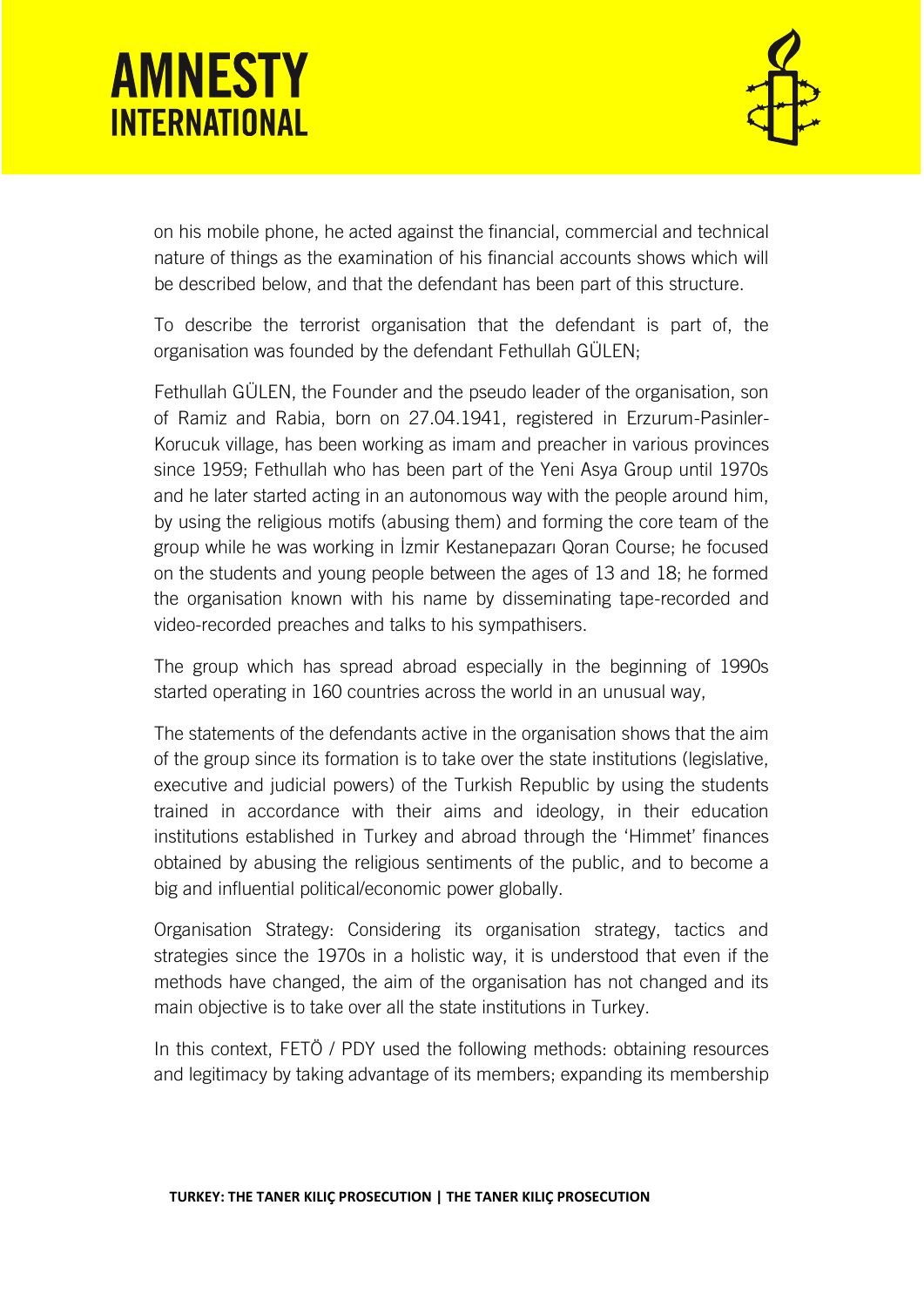

by ideologically training young people chosen from villages and neighbourhoods through their student selection committees in their charities, enlightenment houses, schools and training centres; secretly infiltrating into all state institutions including political, administrative, judicial, financial, military and security units, by organising in a way parallel to the state; bringing up submissive and thoughtless, human beings in their dormitories, schools and enlightenment houses through braing washing methods; trying to show itself as the representative of Islam by organising meetings with representatives of celestial religions in the name of interreligious dialogue; forming its own financial system beyond the state; generating a wealthy club by forming companies and confederations, and in this way having a say in domestic and international trade; illegally obtaining exam questions for public service and university entrance and facilitating their sympathisers' entrance to state institutions and influential schools; liquidating non-members from state institutions by forging documents and evidences against them paving the way for criminal and administrative investigations and replacing them with their members.

It can easily be understood from F. GÜLEN's statements that they infiltrated into the state since 1970s and illegally set up their own cadres especially in 'Administrative, Judicial, Security, National Education and Turkish Armed Forces'. Some examples to these statements include:

"Be flexible, spread around their lifelines without manifesting yourselves!"; "progress through the lifelines of the system until you reach the centres of power creeping up on!"

"All steps are considered early until you have all the power and strength in Turkey on your front"

"Presence of our friends in judiciary, administration or any other vital institution should not be considered as individual presences. They are our future guarantees in these units. In other words they are the assurances for our existence".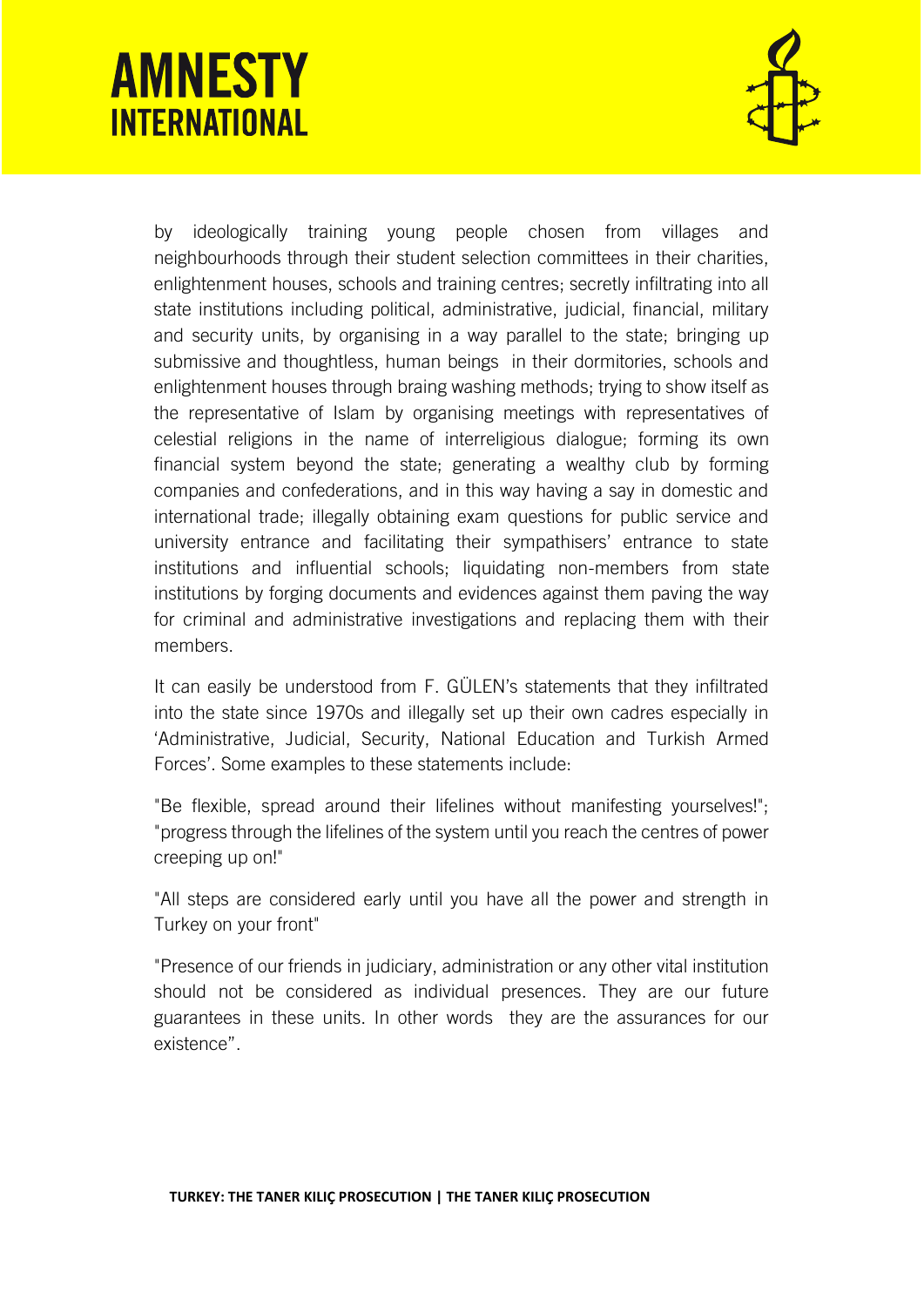

Members of the organisation trained through his fatwas "Tedbir ve İstihbarat (Precaution and Intelligence)", "Maarif ve Şirket (Education and Enterprise)" are made to target and neutralize anyone who confronts them in their way and to become influential within the state.

Governance Structure of the Organisation: Pennsylvania Organisation has a leader-centred structure. Those who are closest to the Leader are his protectors. Besides those who are organised around the 'Leader', at the outside circle of the movement are 'the sympathisers of the organisation'. Such individuals are important because the organisation bases its legitimacy to the numbers of its sympathisers. These individuals are not 'within the organisation' but they are not at its outside either. They only sympathise with the organisation.

FETÖ/PDY organisation, uses the tactics of illegal organisations such as secrecy, hierarchical structure, communicating copy papers, reporting on their CVs and using code names. In FETÖ/PDY, any thought, act or attitude which might question F.Gülen's decisions are suppressed and all instructions of the leader and other seniors who follow him are treated as sacred. Leaders of the organisation, in particular F.Gülen show modesty in their public speeches but act with an absolute authority within the organisation and it is understood that there is an reward and punishment system within the organisation.

Even the marriages of the members of the organisation take place following the permission and instructions of the imams they are bound to. The member who decides to get married communicates this decision to the imam who is responsible for him, and they choose their partners in a catalogue which includes the pictures of the female members of the organisation.

In this way, they strengthen the commitment of the members to the organisation and in case they decide to leave the organisation, their wives and children are used as a leverage against them.

The most important reason for the members' leaving all the decisions about their personal and business lives to the group is because they believe that their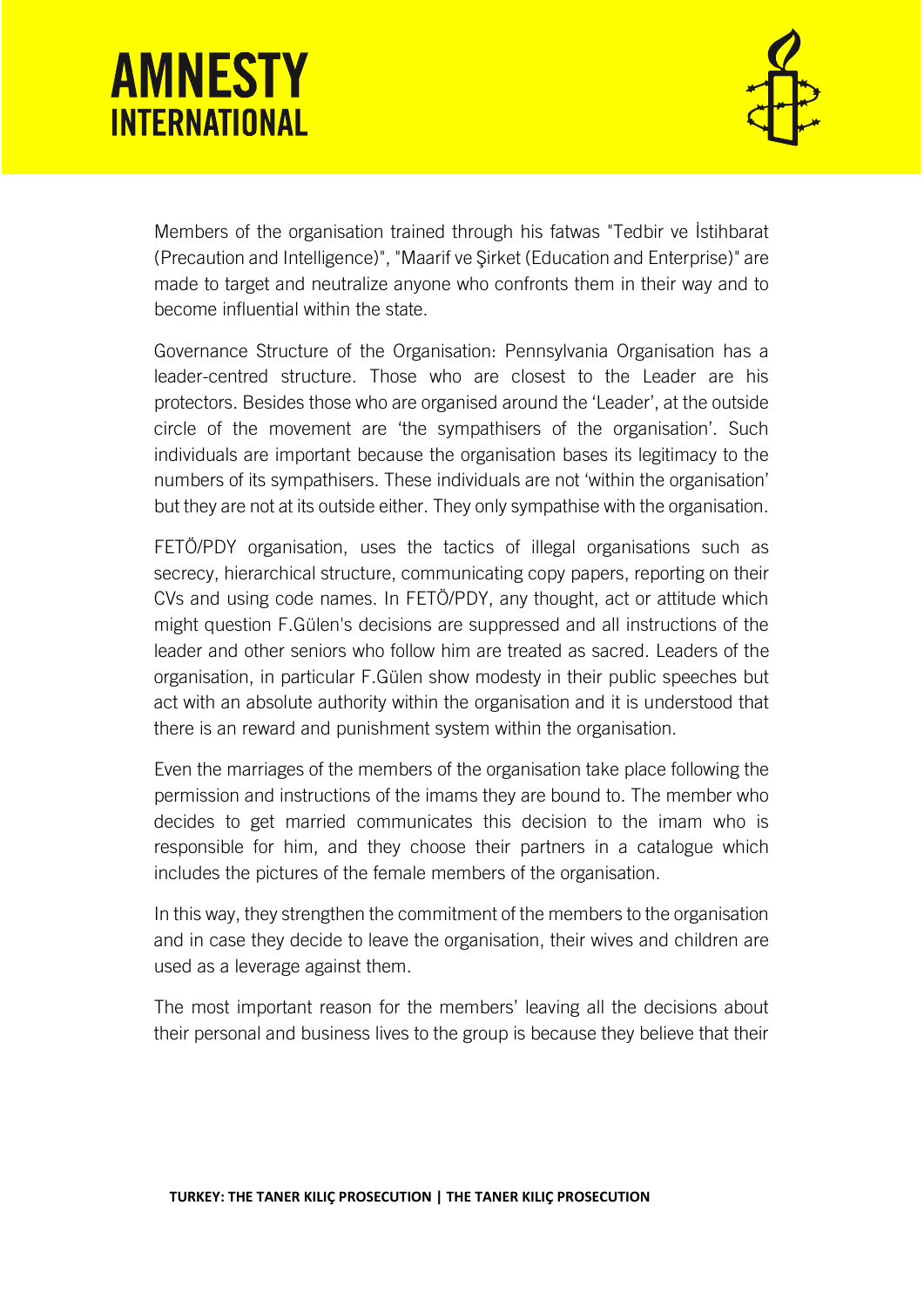

imams and Fethullah GÜLEN would never make a mistake. Besides, the duties and the responsibilities allocated to the members strengthen their commitment.

Fethullah GÜLEN's statements such as "Whoever you are, don't allow status and fame to turn your head. Become "ZERO". Become zero so that you can be used in big numbers, in big positions" represent the function attributed to the members in the organisaion. The members who individually mean nothing to GÜLEN are valued through their activities within the organisation.

The fact that FETÖ/PDY interprets religious values according to contemporary conditions, it considers the state as the enemy rather than being in peace with its country and state; it uses "code names, special communication tools, money from unknown sources' like an intelligence organisation rather than being a transparent organisation; it manages the activities of its management cadres from abroad; it uses all forms of oppression, threats and illegal methods to eliminate its enemies; it organises meetings with the representatives of foreign missions the aims of which are not known; shows that the organisation is an organised crime group engaging in espionage.

The Hierarchical Structure of the Organisation: The hierarchical structure of the organisation was described in various reports of state institutions at various dates. For example, according to a finding in a research conducted by Ankara Security Directorate in 1999, the structure of the organisation is as follows:

- 1. Negotiation Group
- 2. World İmam
- 3. Geographical Region İmam
- 4. Country İmam
- 5. Regional İmam
- 6. Provincial İmam
- 7. District İmam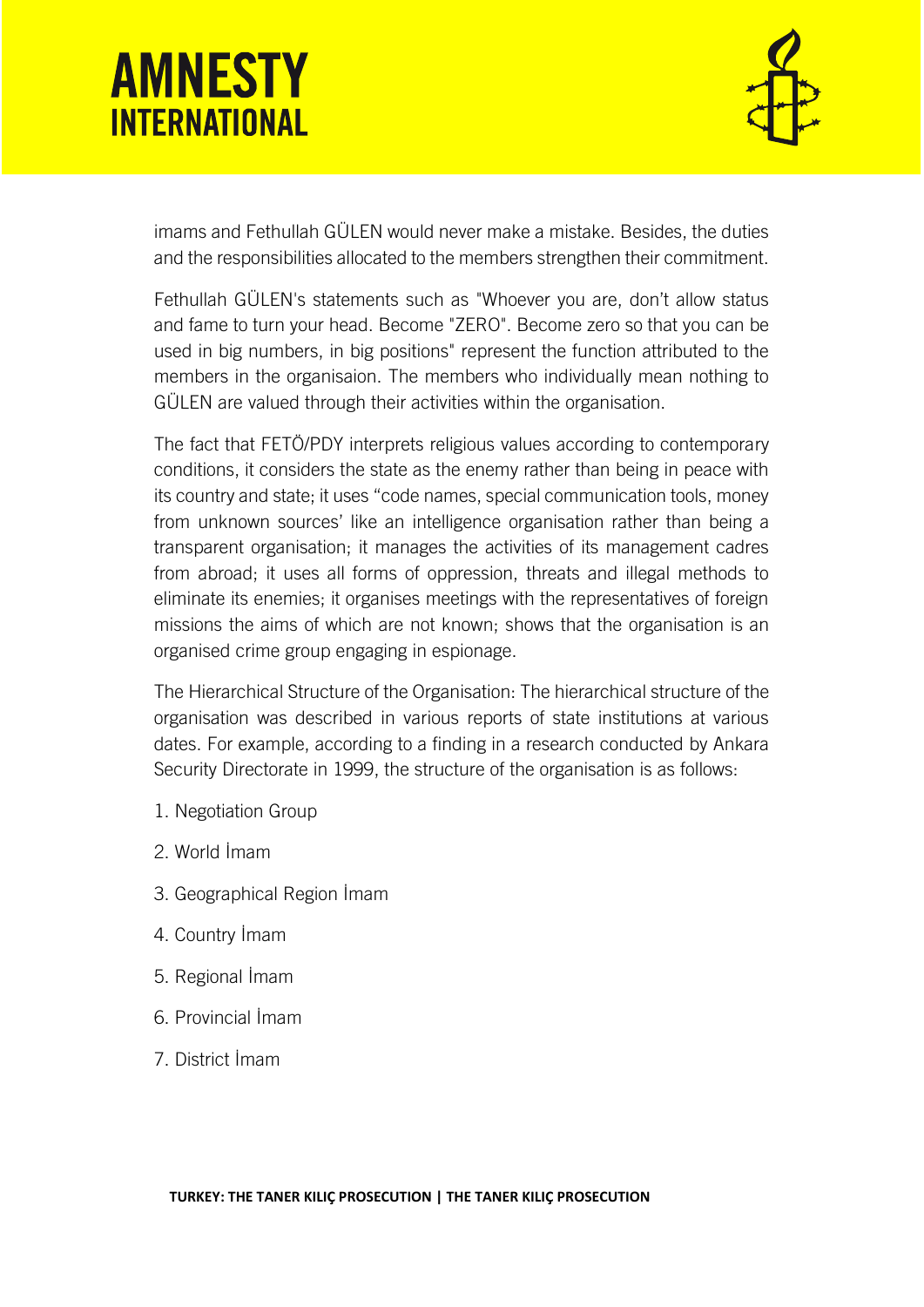

- 8. Vicinity İmam
- 9. Neighbourhood İmam
- 10. House İmam (Enlightenment Houses)
- 11. Head Guides
- 12. Instructors
- 13. Students and members of the organisation (*şakirt* and *şakirdeler*).

The hierarchical structure of the organisation has now taken a more developed and complex form. Statements of the defendants and research show that the current structure of the organisation is as follows;

FETÖ/PDY Organisation has a hierarchical structure composed of individuals in charge who are called 'imam' based on 'geographical', 'sectoral' or 'institutional' levels.

The organisation headed by Fethullah GÜLEN - who is regarded as the 'Universe Imam' and 'Mehdi' by the members of FETÖ/PDY- is composed of Consultants Board, Continent Imams, Country Imams, Regional Imams, Provincial Imams, District Imams, Tradesman Imams, Neighbourhood Imams, House Imams and it has spread across its membership in this way.

In addition to the representatives at the continent, country, region, province, district, neighbourhood, 'enlightenment' houses levels, there are those appointed as the responsible people in state institutions (Ministries and local institutions, municipalities, universities, government business enterprises) and in the private sector (Law offices, informatics companies, accountancy agencies etc.) in addition to the existing hierarchical structures in these units.

Imams responsible for a particular institution are usually appointed from outside the institution; and in some cases, imams may be chosen among people within the institution. They are responsible to the Imam of the institution. Imams who are active in Administration, Security Directorate, Turkish Armed Forces and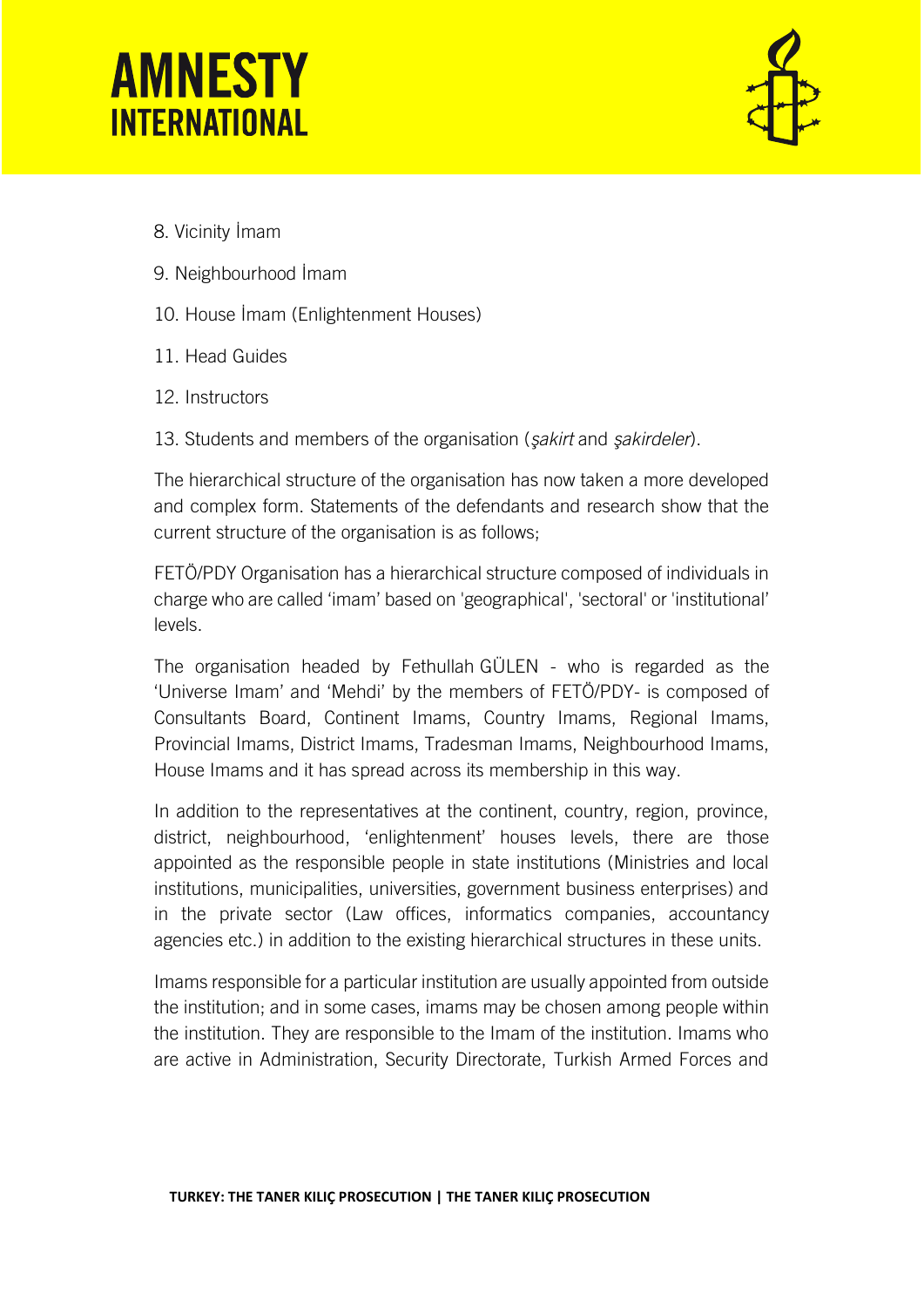

Judiciary are part of a different structure. Because of their role in sensitive state institutions, they take further precautions not to be followed compared to other members and they benefit from new technologies in a rather controlled way.

National educational institutions of the organisation, civil society organisations, media organisations, health organisations all have different responsibilities. Besides being an important financial source for the organisation, they are also used to increase membership and organise propaganda.

As a result; while education forms the first part of the long term project of F.GÜLEN since 1970s, those who received their education were placed in important cadres in Security, Judiciary, Turkish Armed Forces, and Bureaucracy and some others have become businessmen. The organisation, while on the one hand training its cadres, on the other hand increased its activities in other areas.

Communication Tools of the Organisation: For an organisation which is active in 160 countries across the world and which has thousands of members, communication is crucial for communicating instructions, prompt and secure communication of developments and regular running of activities. In parallel to the diversity of its activities, the communication methods of the organisation are also diverse.

The most important communication method of the organisation is GSM mobile networks. These sim cards are either registered on other people's names or registered on the name of the group controlled by the organisation, the user of which cannot be reached via subscription information.

Every three months, they obtain a new sim card and the mobile phone and the old sim cards are replaced.

\*The fact that the members of the organisation get sim cards on other people's names and replace these sim cards and phones in regular intervals shows that the activities they claim to be legal are illegal and they are trying to hide them.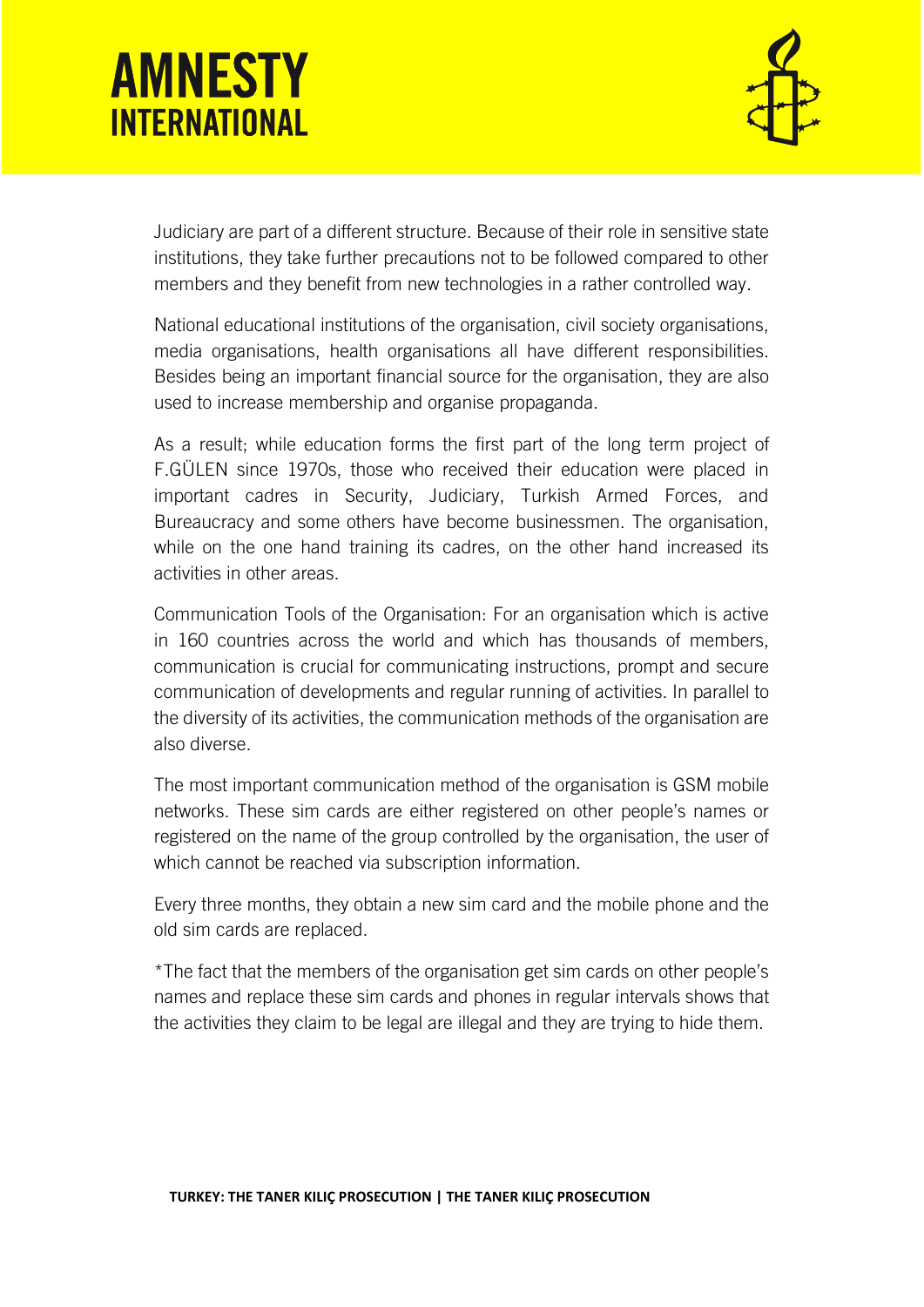

Applications such as Skype, Tango, WhatsApp which can be used via the internet are often preferred for being encrypted and cheap.

Members of the organisation often avoid mentioning their real names and use general remarks such as "*abi* (brother)" or "*hocam* (master)", just like they frequently change their phones and sim cards. Provincial and district imams often use code names.

\*They pay attention not to use words such as '*hizmet, şakirt, Fethullah GÜLEN, cemaat*' during their organisational meetings and use cryptic remarks when deciding meeting places.

As a result, it has been understood that all these are done in accordance with a strategy to take over the state, destroy the constitutional structure of the state, make the government unoperational, and eliminate the government and every means to this end is seen legitimate by the organisation.

Boards of Trustees and Financial Structure of the Provinces: Members of the Boards of Trustees become members of the civil society organisations established by businesspeople. The decision about who will become a member of which NGO is given by the 'abi (brother)'. The organisation aims to influence the elections of chairs and members of these NGOs and in this way pressurize the government.

Thus, the Parallel State Structure; is an organised group getting organised within the country 'Parallel to the State' through its over hundred institutions/organisations and through financial means. Besides, the aim of this structure is to establish a religious state by eliminating the Constitution of the Turkish Republic.

THE ACTIVITIES OF THE DEFENDANT

Defendant Taner KILIÇ has been working as a solicitor as mentioned above, he is a member of FETÖ/PDY armed terrorist group, he has been using his knowhow for the benefit of the group, to explain the evidences against the defendant in more detail;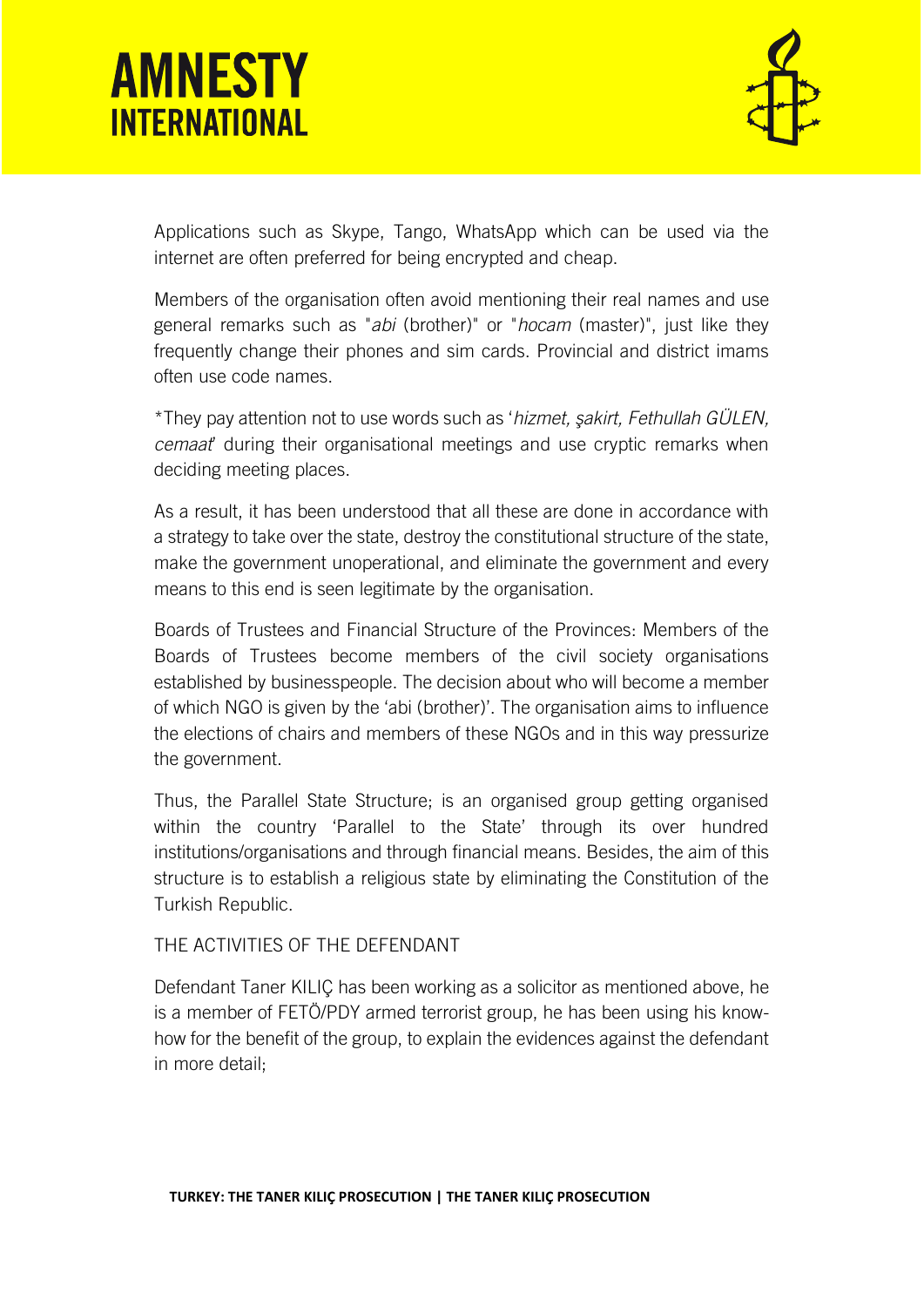

The first evidence against the defendant is that he has been using the bylock application, the secret communication tool of the group; according to the new bylock records in the file the defendant downloaded the application on his mobile phone with the mobile no **interest and the imei number** on 27/08/2014, the defendant contacted other members of the group using this application; regarding the examination of the records, the Prosecutor's Office has sent the bylock contents for 3919 defendants, but other contents have not yet been sent, the bylock text content for the defendant has not been included in the file as they have not yet been sent, but the defendant sincerely admitted that the mobile number belongs to him, ,

In his statement, the defendant stated,

"I do not have a request to benefit from repentance laws. The mobile number belongs to me. I myself have been using this number for about 20 years. I certainly did not download the alleged application on my mobile on 27/08/2014. I did not use it. I did not send any messages via it. I have not been aware of its existence. I do not know why the records show that bylock application was detected on my phone. I have no links to the *cemaat (*the community). I do not know the structure in Izmir. I have not received any such requests by any of my colleagues in Izmir and I do not know the lawyers who are part of this group. I do not have any information on these issues.

Regarding the question whether I have any relatives who have been investigated in the context of FETÖ/PDY, my sister Ömür KAMIŞ is a chemist. Her husband Mehmet KAMIŞ used to work as deputy editor in Zaman newspaper. Mehmet KAMIŞ is currently fugitive. I do not know where he is. He is missing since 15th of July. There has been no application download on my phone to my information. If there is such a download, it might have been done by Mehmet KAMIŞ but I do not have exact information on that. I did not know about bylock in 2014. I heard the word 'bylock' after 15th of July. I met this family in both my home, their home and my parents' home and had trips together, owing to the fact that they are my close relatives. I do not know whether Mehmet KAMIŞ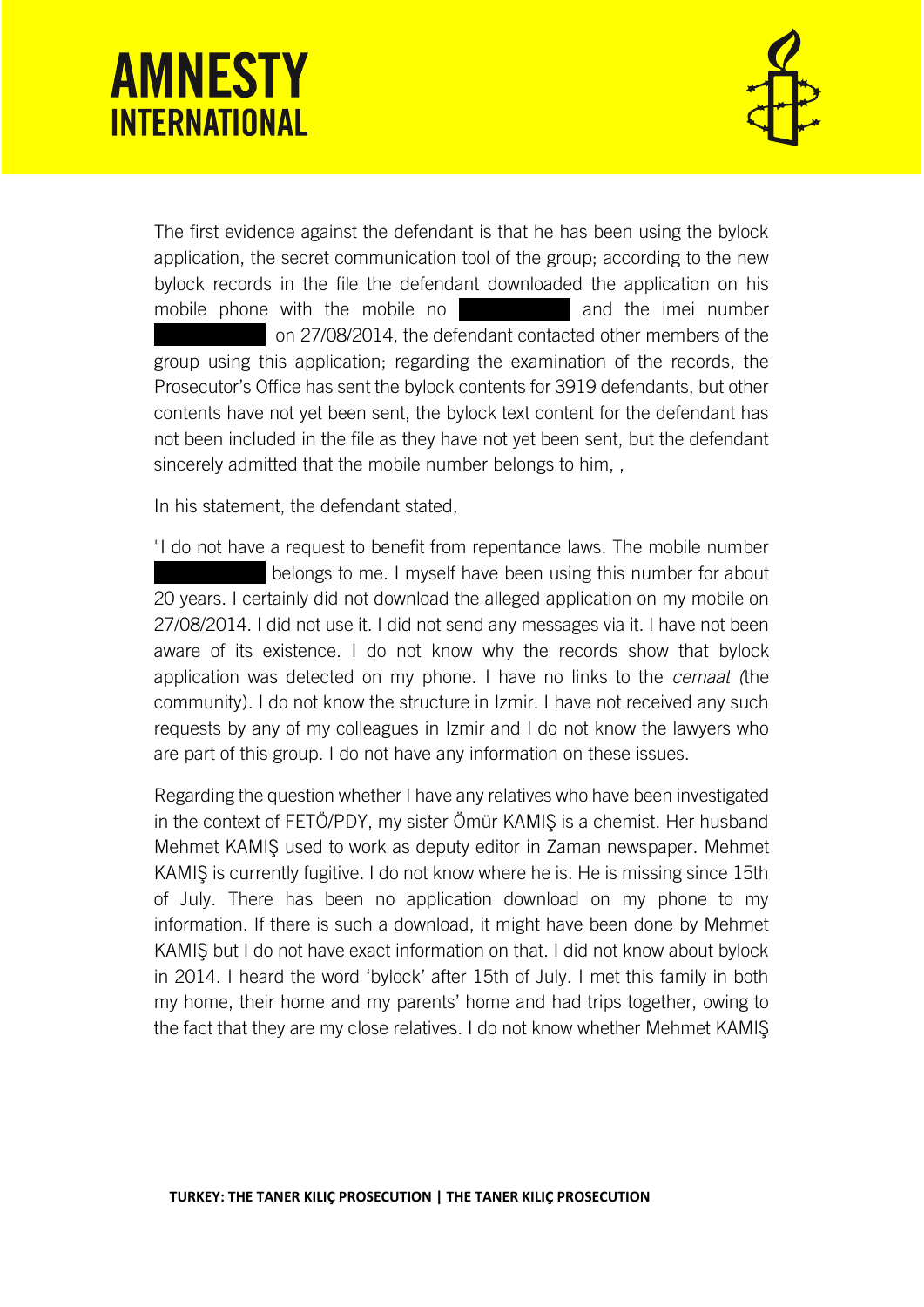

has used the application in that period. I always spoke to Mehmet KAMIŞ on my normal mobile phone network.

I have been working in Izmir for 31 years. I was Deputy Chair of the Izmir branch of Zehra Education and Culture Foundation. There has been an investigation against this foundation during the 28 February period and I was one of the defendants in the case. I have not faced any prosecution, a decision of nonprosecution was given.

I later became management committee member of the Izmir branch of Mazlum-der. As part of the 28 February investigation, my home and workplace were searched but a decision of non-prosecution was given. I applied to the European Court of Human Rights. I have a successful case at the ECHR on my name. I am among the founders of the Amnesty International. I have been working as the Chair of the Amnesty International Turkey since 2014. I founded the Organisation for Solidarity with Refugees in 2007. I have also been the Chair of that organisation.

I have had no contact with the FETÖ/PDY armed terrorist organisation. I have not been part of the organisation. My world view is totally different than theirs. I do not know why there is such a record on my phone.

I would like one more point to be added to my statement. I believe that there is a technical mistake in the bylock records, or I think that there is a conspiracy to create lots of victims in order to make the current investigation process ineffective. I therefore deny the accusations against me.

I had a bank account in Bank Asya. My daughter was a student in Malhun Hatun College in Menemen. I have three children. My middle daughter attended the İmam Hatip lisesi and my youngest daughter is in year 5 in state school. Bengisu is currently studying at the Business Administration Department, Yıldız Technical University. She is in year 5. She studied in Malhun Hatun College for about 6 years ago. I opened the bank account in Bank Asya to be able to pay the school fee in instalments.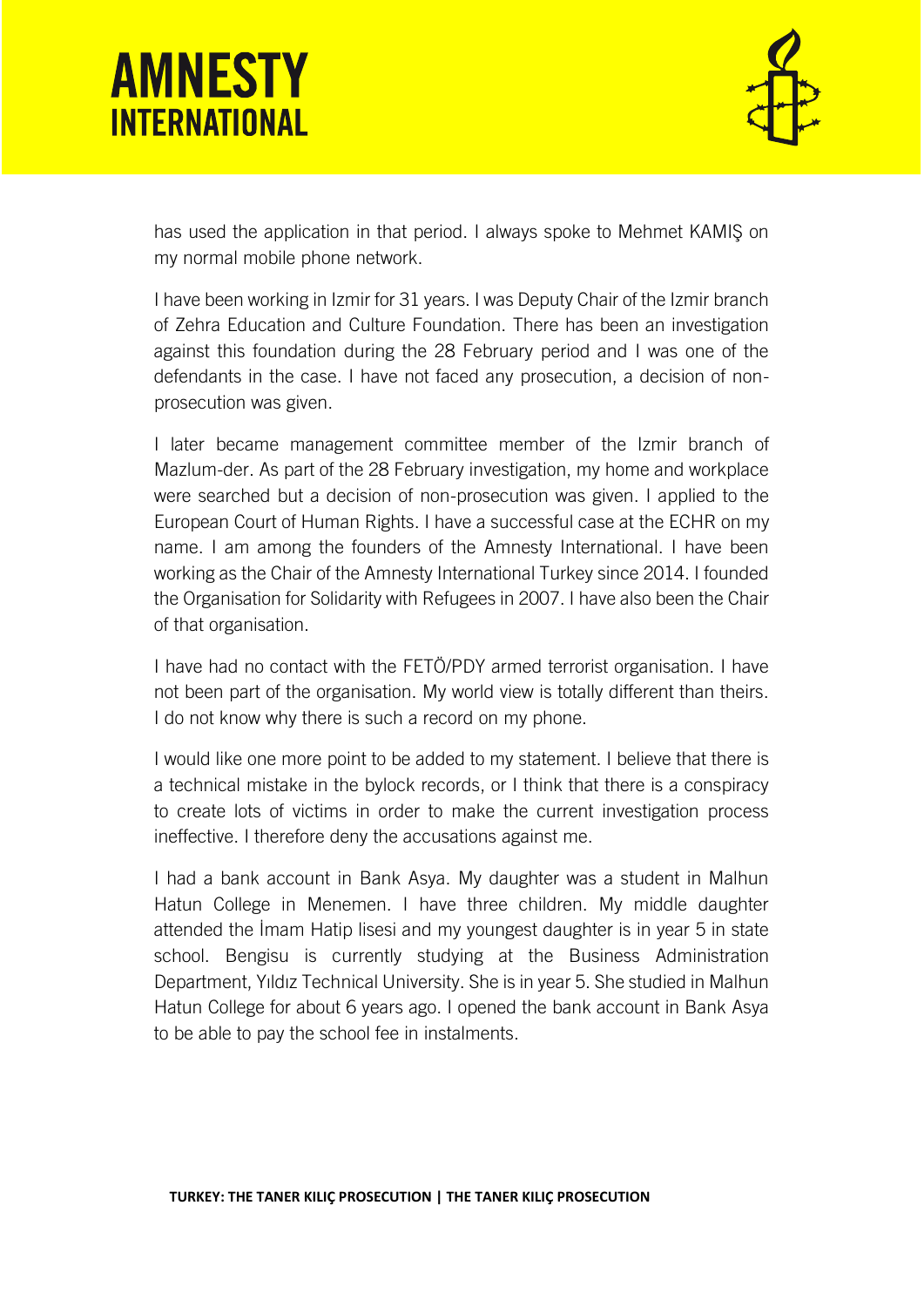

If my Bank Asya accounts are investigated, it could be seen that there have been no irregularities. I have never paid in money following fethullah gülen's instructions. I had direct debit orders there. I used that bank account for my daughter's college. Regarding the participation account, I think it was a long time ago, about 10 years ago. I do not have any clients in such cases, I only took the enforcement proceedings cases of a company called İpeksan. The company has been operating in Bornova Yeşilova, İzmir. There had been detentions in this company in the previous week. Ahmet KARABULUT, Özgür KARABULUT, their brother (I cannot remember his name) and their mother were detained. Ömer, who was released as part of this case called me and asked me to handle the FETÖ investigation case against the company but I told him that I do not take up such criminal cases and that they should seek another solicitor.

It is true that I have been handling the enforcement proceeding files of this company as their solicitor. I have three business partners. Nihat OSMANOĞLU and Hüseyin KAYA are my business partners.

Solicitor Metin ÖZYURT is my class mate. I do not know Coşkun DOĞRU. I have never been to Legal Sciences Research Centre (Hukuk Bilimleri Araştırma Merkezi), I have not attended any of its activities.

The solicitor friends that I work with have not faced any investigations or there is no such solicitor around me. I know İsmail Hakkı KÜÇÜK, I contacted him only once for work.

I had a client called Mürsel AKÇAY, he granted power of attorney to both me and Mr ismail, we talked to him about this matter, I have not had any other meetings with him. There is no other person that I know of. I deny the accusations against myself. My statement at the Security Directorate is correct.

Considering my position, 31 year-long history and my conduct in Izmir, everyone knows that I have no links with the *cemaat (*community). I by no means admit the bylock records. I heard about the bylock application after the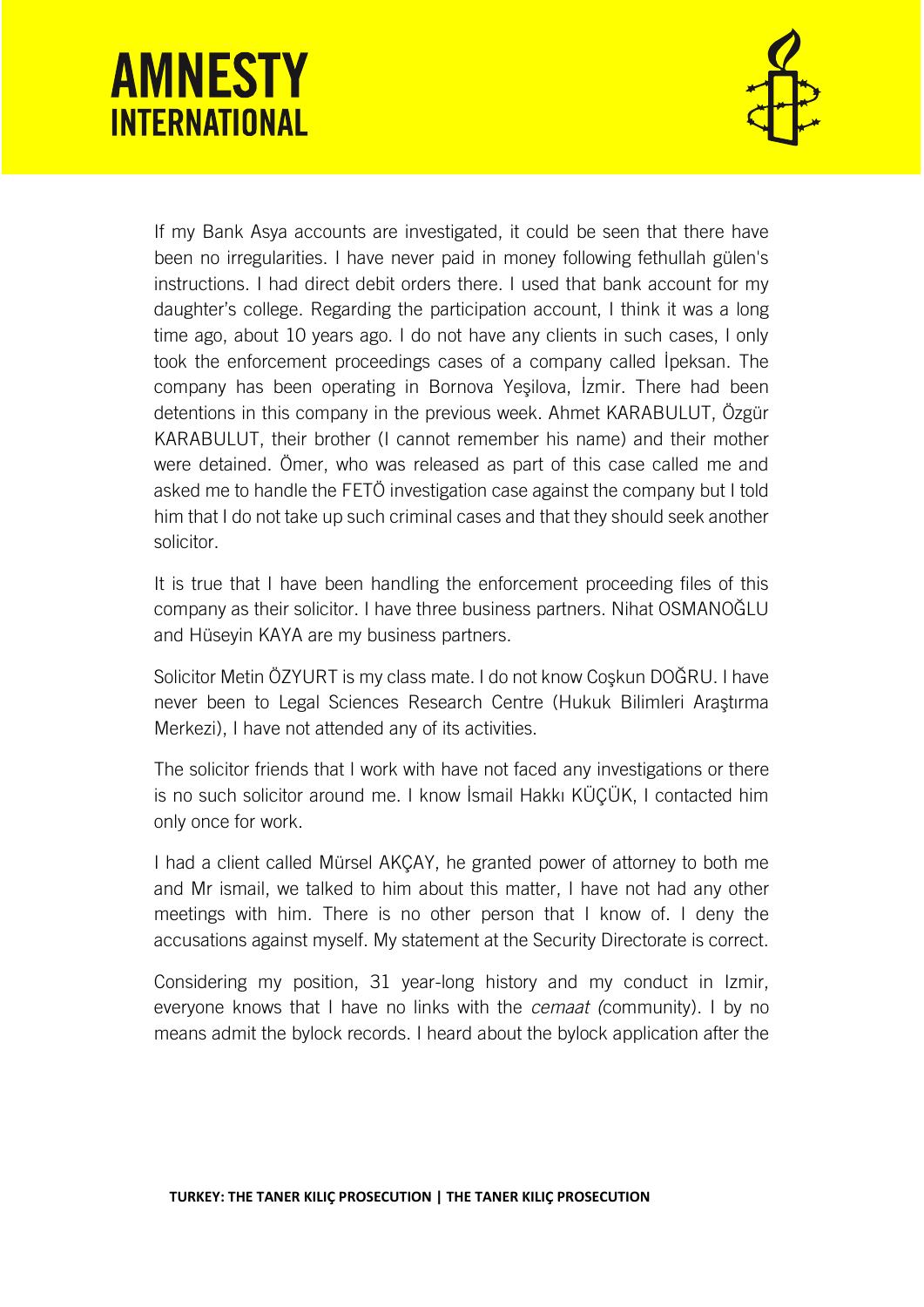

15 July coup. I certainly did not download the application on my mobile phone. I deny the accusations. "

The defendant claims that the investigation against İsmail Hakkı KÜÇÜK mentioned in the defendant's statement- for being a member of FETÖ/PDY armed terrorist group is ongoing, there is a search warrant against him; and the defendant's sister Ömür KAMIŞ's husband Mehmet KAMIŞ has been working as the Deputy Editor of Zaman newspaper, he has been on the run following the accusations against him for being a member of FETÖ/PDY armed terrorist organisation; if there is such an app on his phone that Mehmet KAMIŞ might have downloaded it, because they have often been together, they have been to holidays together, the application might have been downloaded to his phone beyond his knowledge.

It has been understood that it is not normal that the defendant, who is one of the founders of Amnesty International, to allow someone else to use his phone; besides it is not sufficient to use the application only once to register, it is required to use it at least three times; the server was examined based on the decision of the Ankara Public Prosecutor; the defendant's statements that the application might have been downloaded on his phone by someone else or that the records are not correct run against the bylock technical report; one sample of that report has been included in the file.

It has been understood that the evidence against the defendant is not only the bylock application; according to the report prepared by the financial expert examining his Bank Asya accounts, which were closed down due to the links with FETÖ/PDY, it is not normal for the defendant having loan in Kuveyt Turk Katilim Bank during the period when his participation account was open in Bank Asya; the returns on his participation account was lower than the interest and commission rates on his loan; considering this economic reality, it is against the financial, commercial and technical nature of things that he has an active loan in Kuveyt Turk Katilim bank limited company while having a participation account in Bank Asya, thus the defendant has been acting against his own financial interests,